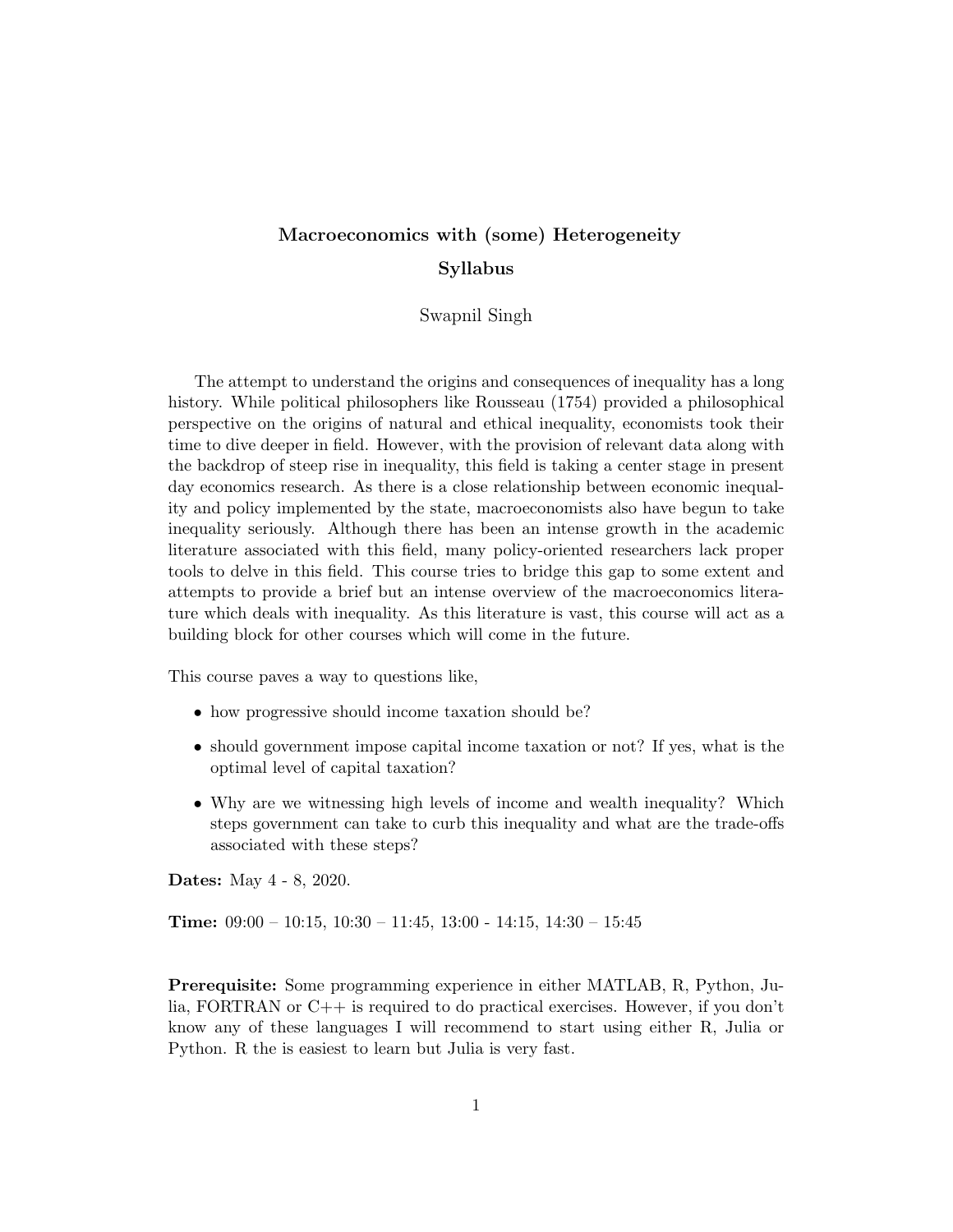Intended audience: Policy oriented researchers and early stage PhD students.

Rules: I will provide all listed papers and slides sequentially. This means that before each lecture, the associated slides and papers will be provided. There are no required assignments for the course. However, I will provide some exercises for people who might be interested in learning more.

## Day 1

## Lecture 1: Introduction to Quantitative Macroeconomics and Micro-Datasets

We will start with discussing the interpretation of quantitative macroeconomics. What are the different ways of doing quantitative macroeconomics research? How can micro-data help us to discipline our models? After this discussion we will move onto the dynamic programming problems and ergodic distribution.

#### Readings:

- Heckman (2001) "Micro Data, Heterogeneity, and the Evaluation of Public Policy: Nobel Lecture" Journal of Political Economy
- Todd and Wolpin (2006) "Assessing the Impact of a School Subsidy Program in Mexico: Using a Social Experiment to Validate a Dynamic Behavioral Model of Child Schooling and Fertility " American Economic Review [only to see the application of quantitative macroeconomics principles]
- Blundell (2017) "What have we learned from structural models?" American Economic Review P&P

## Lecture 2: Dynamic Programming: Theory and Applications

We will continue our discussion of dynamic programming. We will learn how to implement value function iteration under no uncertainty as well as under uncertainty. For practical purposes I will implement the value function iteration for a simple growth model. And then I will provide a code for another model in MAT-LAB which will be missing important lines. You will have to fill in the code to get it running.

## Readings:

• Ljungqvist and Sargent (2004), Chapter  $2 - 4$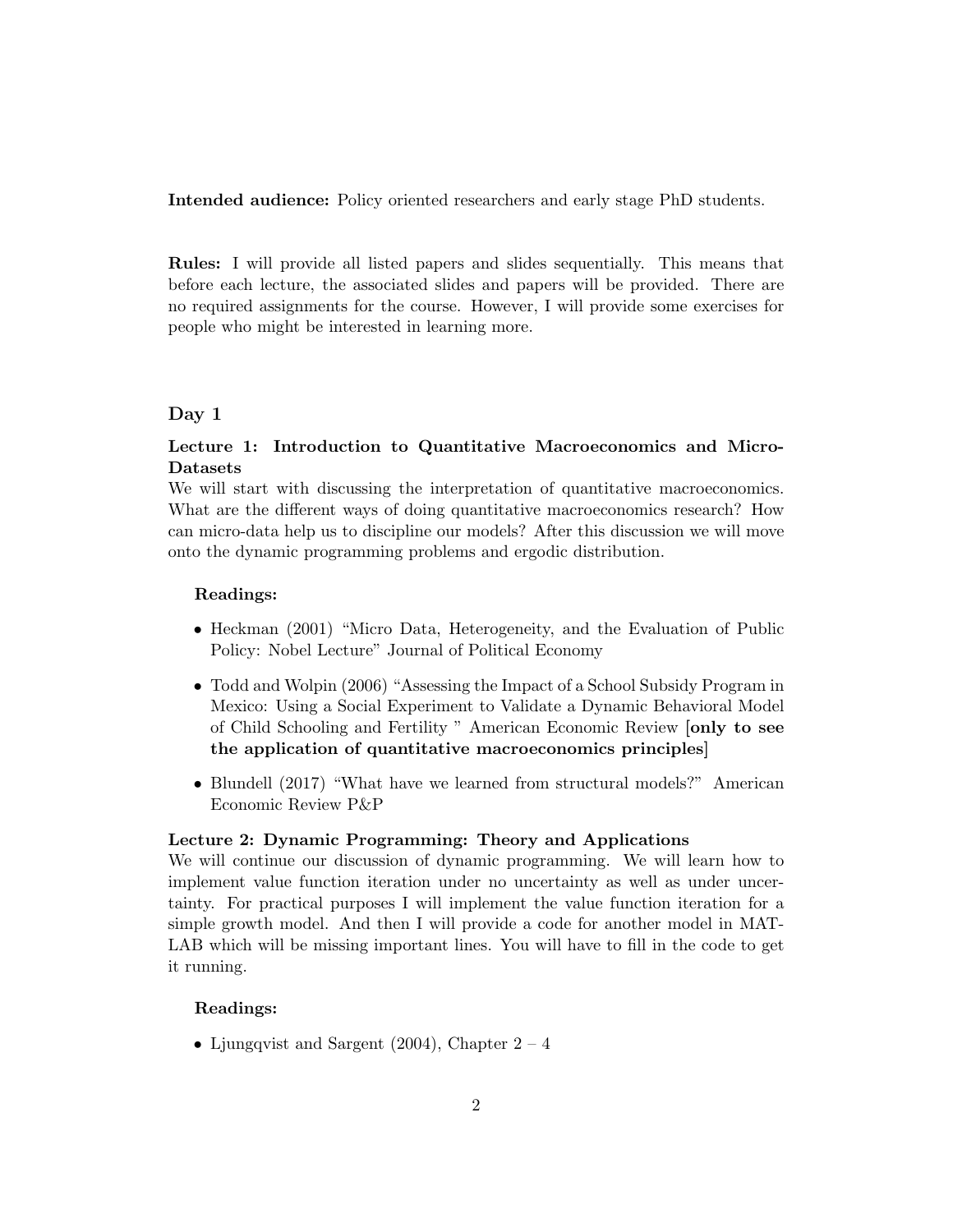## Day 2

#### Lecture 3: Aggregation Results

We will look into several aggregation results. Specific focus will be on Gorman's result. It will help us understand the conditions under which aggregate equilibrium quantities and prices do not depend on the distribution of these quantities at the individual level. For example, in order to determine the aggregate consumption we only need to know aggregate income and not how the income is distributed. We will extend this discussion to the concept of recursive competitive equilibrium.

#### Readings:

- Gorman (1961) "On a class of preference fields" Metroeconomica
- Constantinides (1982) "Inter-temporal asset pricing with heterogeneous consumers and without demand aggregation" Journal of Business
- Caselli and Ventura (2000) "A representative consumer theory of distribution" American Economic Review

#### Lecture 4: Complete Markets

We will establish the relationship between complete markets and the presence of a representative agent. The starting setting will be a pure exchange infinite horizon economy with stochastic endowments. Two market structures will be discussed: one in which all securities are traded at time 0 and another in which sequential trading structure is imposed. We will establish that both structure lead to the same consumption allocations.

#### Readings:

• Ljungqvist and Sargent (2004) Chapter 8

#### Day 3

#### Lecture 5: Consumption Insurance

We will study the implications of complete markets model in terms of consumption insurance and discuss how it departs from what we see in the data. From here we will move on to a partial risk sharing model, bond market economy etc. This discussion will provide a launching pad for introducing incomplete markets model.

#### Readings:

- Friedman (1957) "A theory of the consumption function"
- Cochrane (1991) "A simple test of consumption insurance" Journal of Political Economy
- Hall (1978) "Stochastic implications of the life cycle-permanent income hypothesis: Theory and evidence" Journal of Political Economy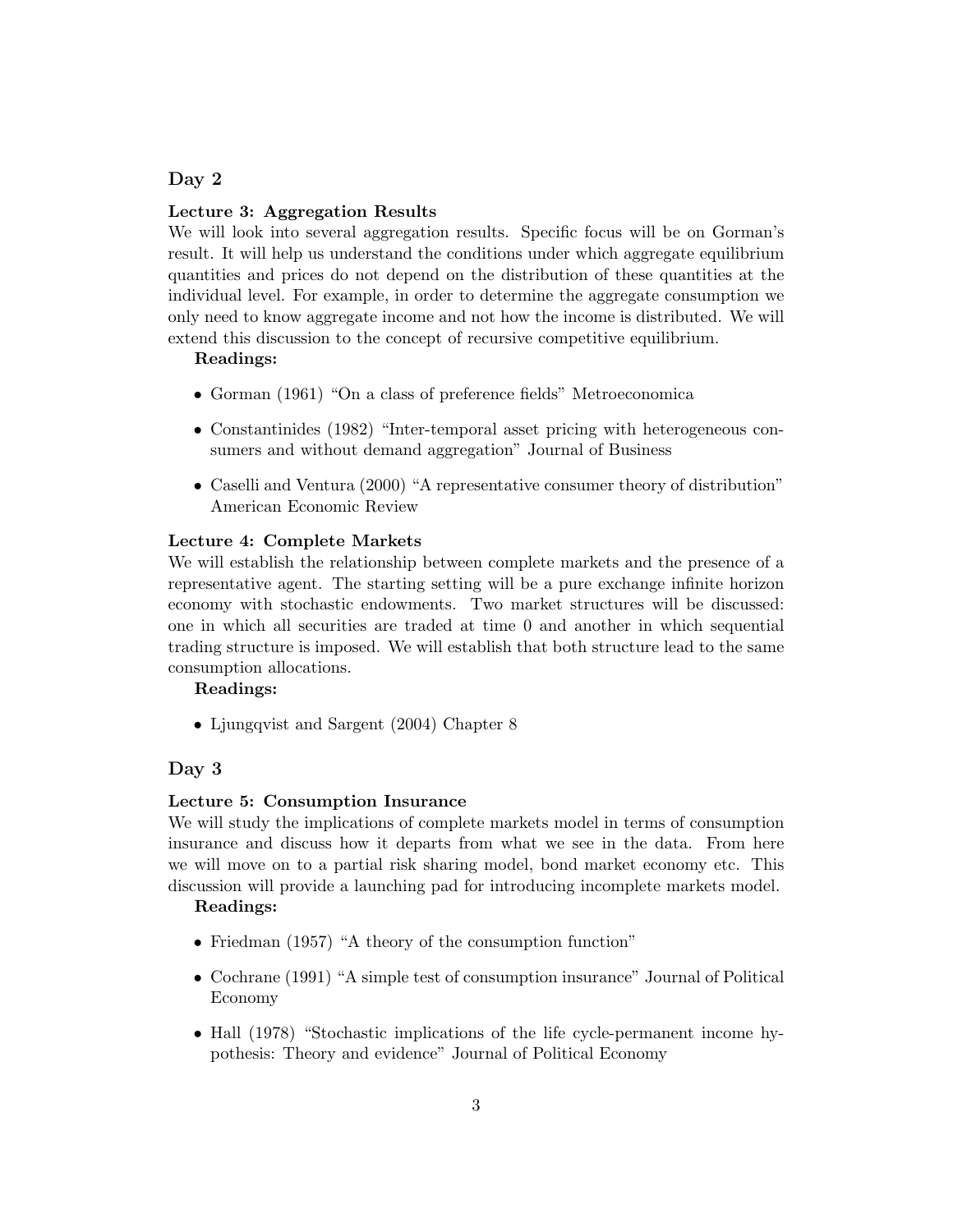- Mace (1991) "Full insurance in the presence of aggregate uncertainty" Journal of Political Economy
- Blundell and Preston (1998) "Consumption inequality and income uncertainty" Quarterly Journal of Economics

## Lecture 6: Precautionary Savings

In the previous class you will learn that under permanent income hypothesis, and in the absence of borrowing constraints, the mean preserving spreads of income have no effect on savings. This lecture will break that result in various ways. Further, we will learn about income fluctuations problem which will become the basis of the Bewley-Huggett-Aiyagari model.

## Readings:

- Kimball et al. (1990) "Precautionary savings in the small and in the large" Econometrica
- Chetty and Szeidl (2007) "Consumption commitments and risk preferences" Quarterly Journal of Economics
- Sandmo (1970) "The effect of uncertainty on saving decisions" Review of Economic Studies

## Day 4

## Lecture 7: Exogenously Incomplete Markets

We are going to discuss the Bewley-Huggett-Aiyagari model in detail. The discussion will revolve around the definition of a stationary recursive competitive equilibrium. We will talk about existence and uniqueness of an equilibrium. I will illustrate that the solution of this model is not standard. We will design an algorithm for the solution of this model and in the next two classes we will learn how to implement it.

#### Readings:

- Aiyagari (1993) "Uninsured idiosyncratic risk and aggregate saving" Working paper 502, FRB Minneapolis
- Aiyagari (1994) "Uninsured idiosyncratic risk and aggregate saving" Quarterly Journal of Economics
- Huggett (1993) "The risk-free rate in heterogeneous agent incomplete-insurance economies" Journal of Economic Dynamics and Control

#### Lecture 8: Solution of Aiyagari Model

We are going to learn about the income process with the backdrop of the Aiyagari model. Specifically we will learn how to identify an income process and discretize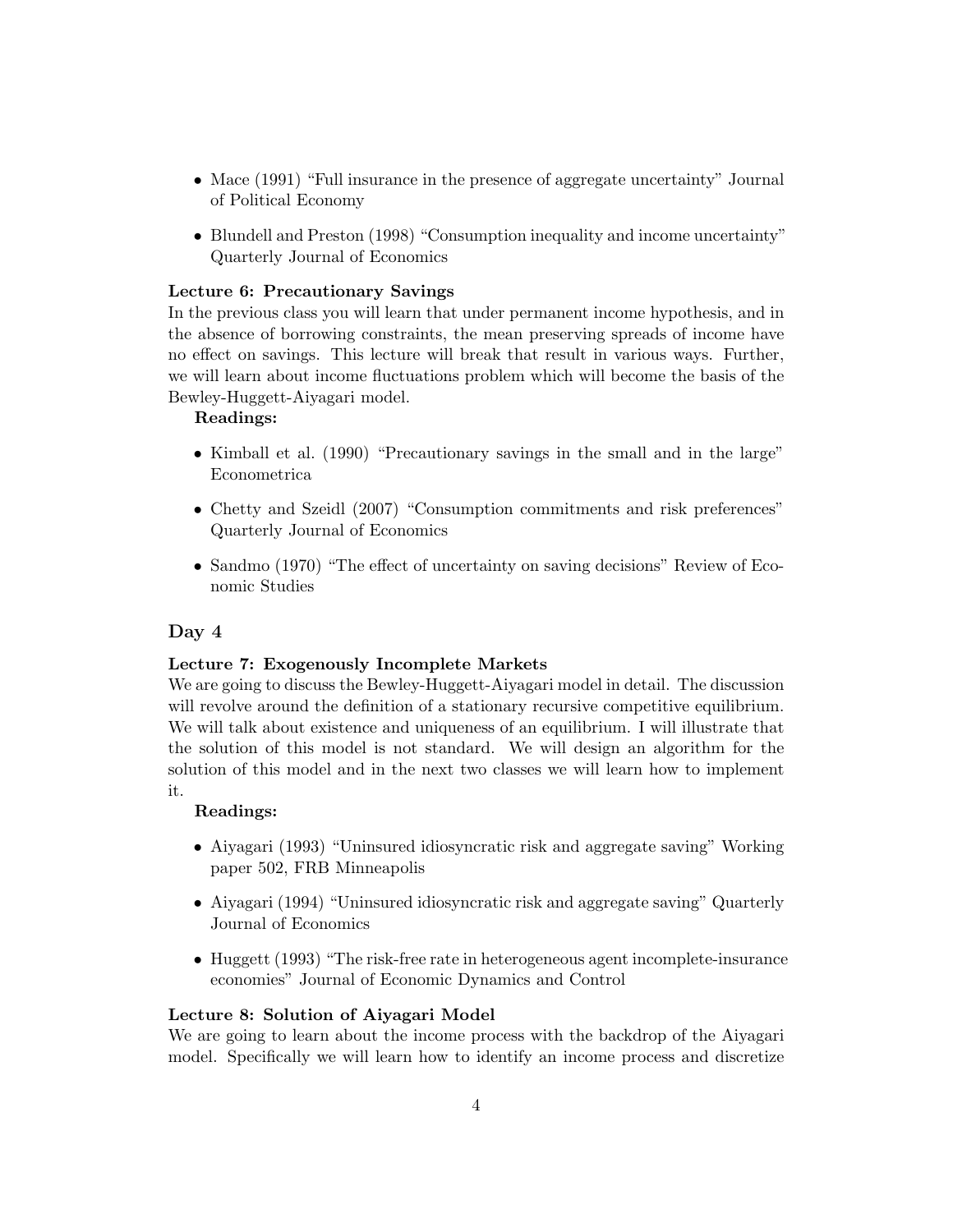it computationally. For discretization we will learn two methods: Tauchen and Rouwenhorst. An assignment will be given in the class which will facilitate the understanding of this topic.

## Readings:

- Tauchen (1986) "Finite state Markov chain approximations to univariate and vector autoregressions" Economics Letters
- Tauchen and Hussey (1991) "Quadrature based methods for obtaining approximate solutions to nonlinear asset pricing models" Econometrica
- Kopecky and Suen (2010) "Finite state Markov chain approximation to highly persistent processes" Review of Economic Dynamics

#### Day 5

#### Lecture 9 & 10: Solution of Aiyagari Model

We will implement the solution of the Aiyagari model, and try to replicate his results in the QJE paper. An assignment will be given for the afternoon.

## References

- Aiyagari, S. R. (1994): "Uninsured idiosyncratic risk and aggregate saving," The Quarterly Journal of Economics, 109, 659–684.
- BLUNDELL, R. (2017): "What have we learned from structural models?" American Economic Review, 107, 287–92.
- Blundell, R. and I. Preston (1998): "Consumption inequality and income uncertainty," The Quarterly Journal of Economics, 113, 603–640.
- CASELLI, F. AND J. VENTURA (2000): "A representative consumer theory of distribution," American Economic Review, 90, 909–926.
- CHETTY, R. AND A. SZEIDL (2007): "Consumption commitments and risk preferences," The Quarterly Journal of Economics, 122, 831–877.
- Cochrane, J. H. (1991): "A simple test of consumption insurance," Journal of political economy, 99, 957–976.
- Constantinides, G. M. (1982): "Intertemporal asset pricing with heterogeneous consumers and without demand aggregation," Journal of business, 253–267.
- FRIEDMAN, M.  $(1957)$ : "The permanent income hypothesis," in A theory of the consumption function, Princeton University Press, 20–37.